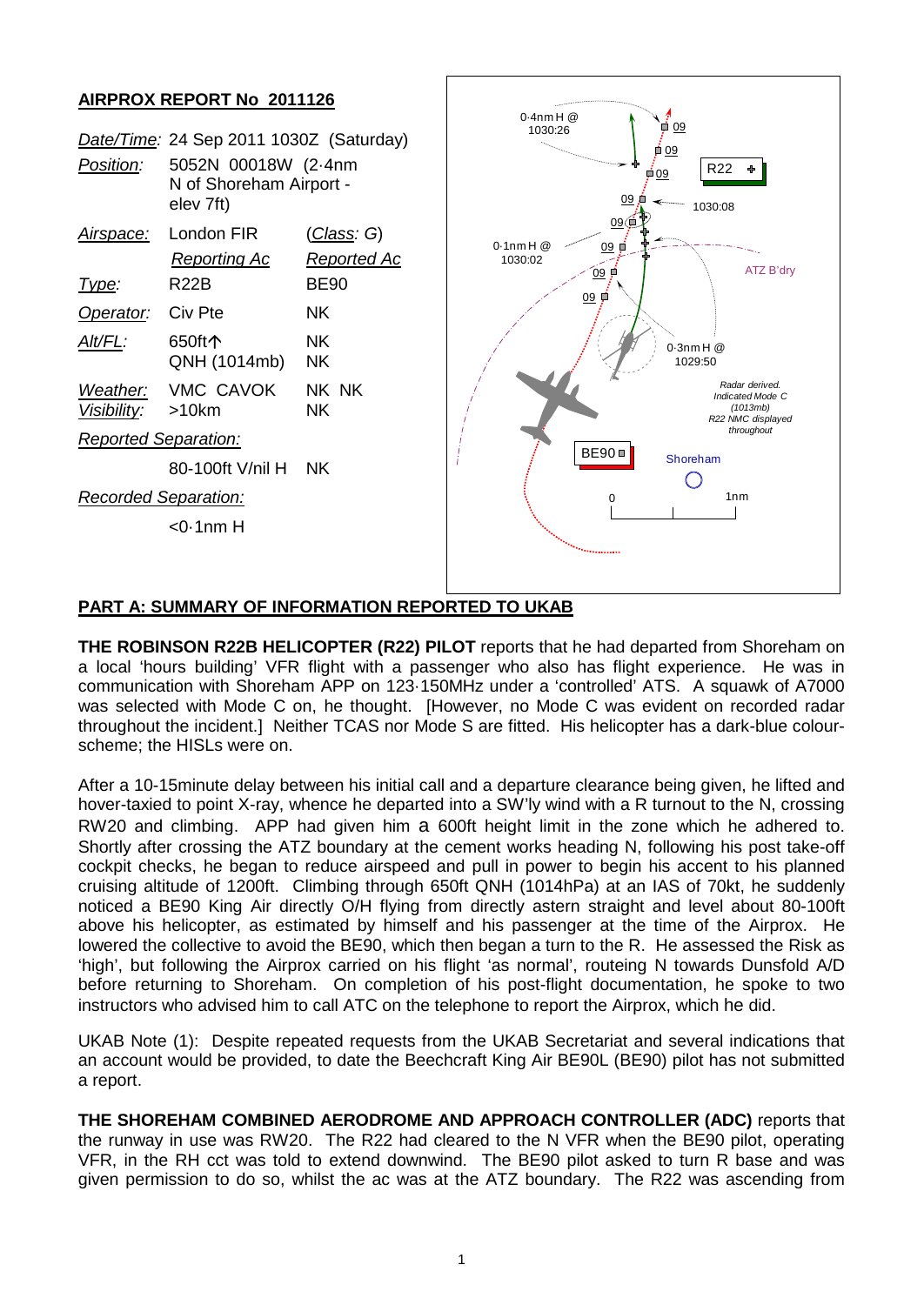600ft also at the ATZ boundary. The King Air descended in the cct for a 'touch and go' and the two ac passed with about 100ft vertical separation. TI was not issued.

**ATSI** reports that the Airprox occurred at 1030:06UTC, 2.4nm to the NNW of the Shoreham Aerodrome Reference Point (ARP), within Class G airspace and just outside the Shoreham ATZ, which is a circle, radius 2nm, centred on RW02/20 and extending to 2000ft above the aerodrome elevation of 7ft.

The pilot of the R22 helicopter was departing from Shoreham to the N on a local VFR flight. The BE90 King Air was operating VFR in the right hand visual cct for RW20, in order to complete a prearranged requirement to film the ac.

The Shoreham controller was operating a combined Aerodrome and Approach Control position, without the aid of surveillance equipment; his workload was assessed by ATSI as high. A left hand traffic pattern at 1100ft aal was also in use on RW20, with helicopter operations up to 600ft aal on the W side of the A/D. Aircraft were joining overhead at 2000ft aal and the controller was also utilising 1600ft for some ac joining downwind. The controller had also agreed a departure from RW13. The BE90 was instructed to operate in the right hand circuit (RHC) for the filming exercise. The UK AIP page AD 2-EGKA-1-7 (29 Jul 10), paragraph 6, states:

- c) Circuit heights are 1100ft aal for all runways.
- d) Variable circuits at discretion of ATC.

e) Unless otherwise instructed ac joining the circuit will overfly the aerodrome maintaining 2000ft aal, until instructed to descend to circuit height on the inactive (dead) side of the runway in use and join the circuit by crossing the upwind end. Pilots should note that there would frequently be helicopters operating both 'liveside' and 'deadside' in the ATZ up to 600ft.

ATSI had access to NATS Ltd radar recordings provided by Swanwick, together with written reports from the R22 pilot, the controller and the ATSU investigation report. No report has been received from the BE90 pilot. To reflect the controller's busy workload, the number of RT transmissions between calls from the subject ac has been included in brackets.

The Shoreham 1020Z METAR: 18007KT 9999 SCT017 18/14 Q1014= (QFE 1014).

The BE90 had been operating the previous day and had arranged permission with the Shoreham controller to complete an hour's filming exercise, which involved the BE90 completing visual circuits whilst a film crew, located on the W side of the A/D, filmed the ac. The controller commented that he had hoped that the BE90 would start earlier than was the case, but no time had been agreed. The cct was active when the BE90 called for start with two slower ac in the left-hand circuit (LHC) for RW20. Because of the speed differential the controller decided to put the faster BE90 into a RHC.

At 1015:07, the BE90 was operating in the right-hand circuit for RW20, when the R22 helicopter pilot called for lift, *"..is an R 22 two P O B outside of* [Company] *request lift..and for a departure to the North for a local flight".* The controller was busy and responded, "[R22C/S] *just hold position there Break......"* The controller then cleared another ac for take off.

[26 transmissions in the next 1.5 minutes.]

At 1016:53, the BE90 pilot called, *"passed..downwind abeam"* and the controller replied *"and break*  [BE90 C/S] *number 1 report final."* This was acknowledged, *"Roger will report final number 1* [BE90 C/S]".

[12 transmissions in the next 50 seconds.]

At 1017:50, the BE90 pilot reported on Final and was instructed to continue approach.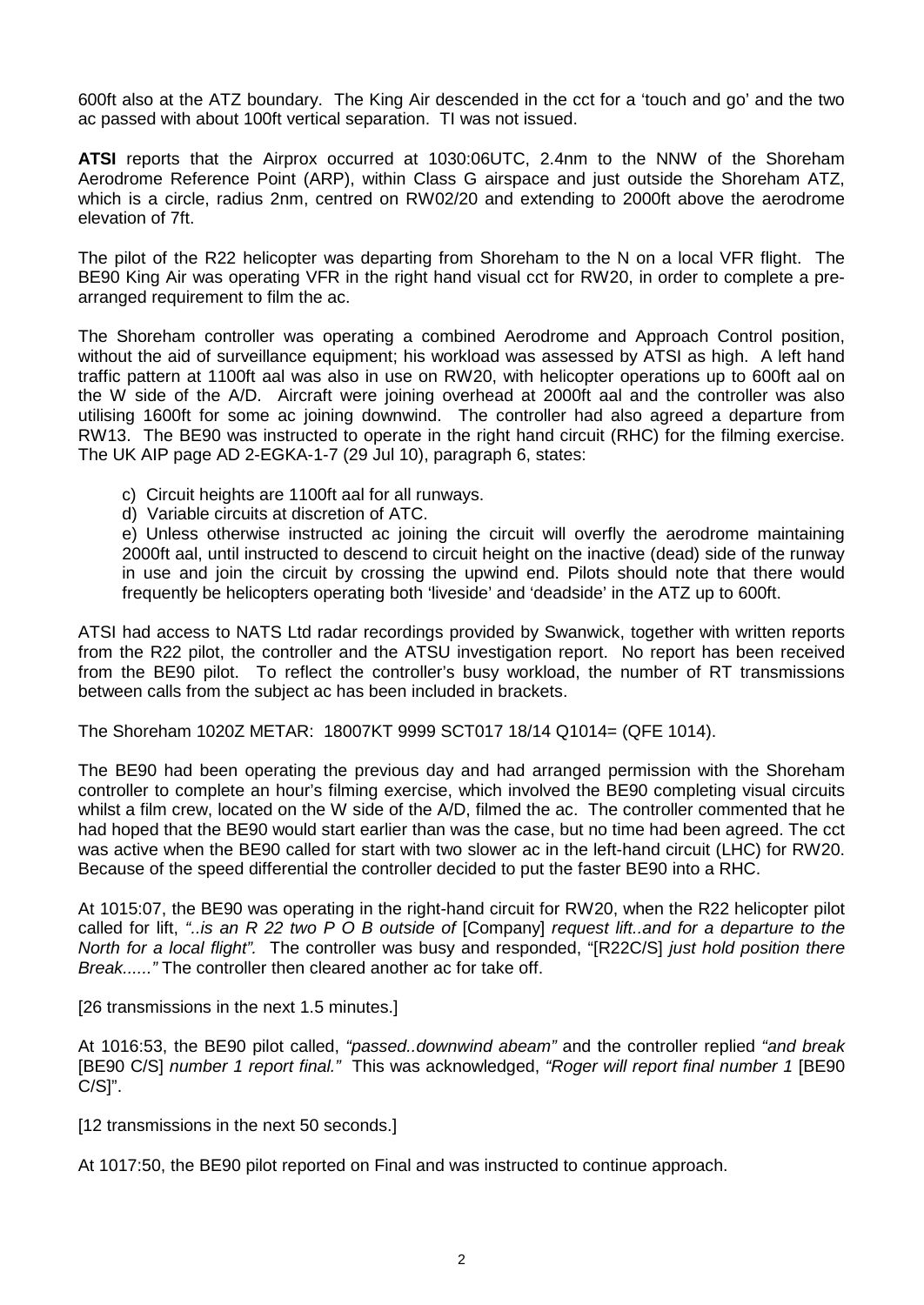After a broken transmission the BE90 was cleared for a touch and go, "[BE90 C/S] *clear touch and go into the righthand circuit wind 1-7-0/7."* The BE90 responded, *"Clear touch and go.*"

[25 transmissions in the next 1.5 minutes.]

At 1019:34, the R22 pilot called, *"????? outside* [Company] *ready to lift for a northerly departure."* The controller replied, "[R22 C/S] *air taxi line up..correction cross 2-5 to X-ray*." The R22 pilot acknowledged, *"Lift and cross 2-5 to X-ray* [R22 C/S]".

[6 transmissions in the next 20 seconds.]

At 1020:03, the BE90 pilot reported, *"just passed downwind abeam."* The controller replied, *"Break* [BE90 C/S] *can* [you] *extend downwind on the right hand leg."* The pilot replied *"will extend.*"

[20 transmissions in the next 1 minute 20 seconds]

At 1021:30 the BE90 pilot called *"*[BE90 C/S] *are we clear for base"* and the controller responded *"not yet sir no".* The BE90 pilot responded, "*and say again...",* whereupon the controller transmitted, "[BE90 C/S] *and turn base now you'll be number 3 following 2 Cessnas on final."* The BE90 replied, *"Cessnas in sight turning base* [BE90 C/S]".

[3 further transmissions.]

At 1021:58, the R22 pilot called ready and was asked to hold position.

At 1022:12, the controller transmitted to an ac which had shut down on the taxiway. The controller indicated that this had been a distraction and required the oncoming controller to delay taking over, in order to arrange for the ac to be moved off the taxiway.

[11 transmissions in the next 36 seconds.]

At 1022:56, the BE90 pilot called on a long final and was instructed, "[BE90 C/S] *roger number 2 following the Cessna ahead who's making a touch and go."* The pilot acknowledged *"Roger following the Cessna.*"

[19 transmissions in the next minute.]

At 1024:12, the controller transmitted to another ac followed by, *"...break* [BE90 C/S] *clear touch and go into a right hand circuit wind 1-8-0/7."* The BE90 pilot replied, *"Clear touch and go* [BE90 C/S]".

[21 transmissions in the next 1 minute 10 seconds.]

At 1025:25, the R22 called again, "[R22C/S] *at X-ray an ready for departure."* The controller replied, "[R22C/S] *hold position."* The pilot acknowledged, "*Holding position."* The controller gave another ac clearance for touch and go.

At 1025:39, an inbound ac requested an RNAV approach for RW20. This was approved by the controller and the pilot was asked to report at BITLI with a conspicuity squawk A0401 and a Procedural Service was agreed. This was acknowledged.

Another ac was cleared for a touch and go and shortly afterwards the BE90 was cleared to final number 1. An ac was instructed to line up RW20.

[7 transmissions.]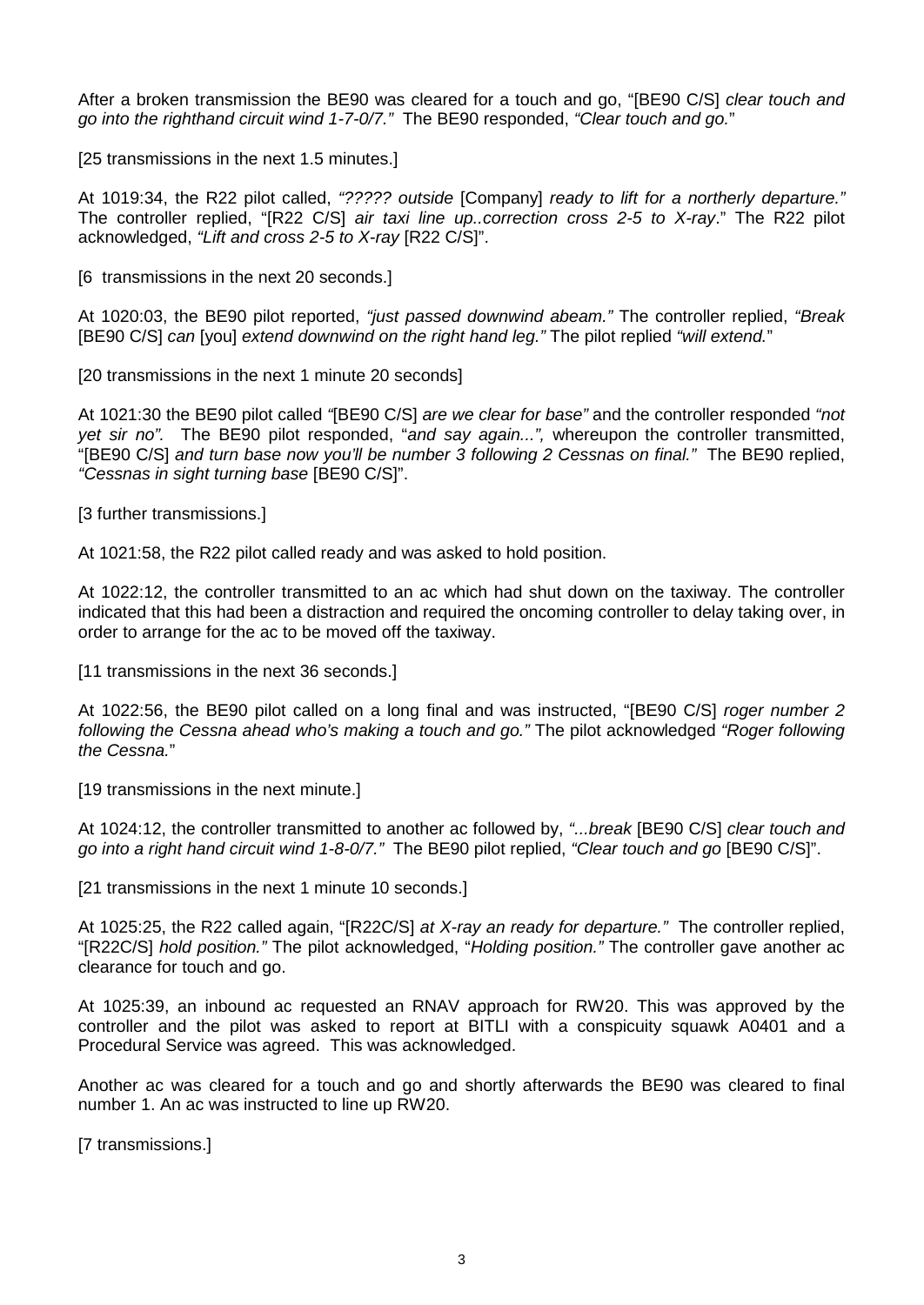At 1026:52, the R22 was advised, "[R22 C/S] *after that Cessna on your righthand side clear for take off cross 2-0 to the west caution the 1 at..the slopeing ground."* The R22 pilot replied *"Clear for take off after the er the landing Cessna er caution the helicopter on Whiskey [R22 C/S]"*.

[3 transmissions.]

The controller called the R22, *"take off now please immediate"* and the pilot responded, *"Clear for take off* [R22 C/S] *crossing 2-0 right turn out.*"

[2 transmissions.]

At 1027:26,the BE90 pilot called joining final and was instructed to continue approach.

The controller was waiting for the R22 helicopter to depart from X-ray across RW20 before giving a take off clearance to another light ac on the runway . The R22 had been slow to cross and the controller judged that there was not sufficient spacing to depart the light ac with the BE90 on short final.

At 1027:35, the controller transmitted, *"and* [BE90 C/S] *it's not gonna work go around not below 4 hundred feet maintain Runway centreline."* The BE90 pilot responded, *"er we're already below 4 hundred we're at 3 hundred feet going around on the centreline* [BE90 C/S]". The BE90 continued straight ahead and the R22 tracked N. The controller indicated that at this point the two ac were going in opposite directions and he did not consider that TI at this point was nesessary.

[27 transmissions.]

At 1029:28 the BE90 called, "[BE90 C/S] *ready for base."* The controller replied, "[BE90 C/S] *extend downwind you're number 3 number 2 is a Cherokee on leftbase."* The BE90 pilot acknowledged, *"extending number 3* [BE90 C/S]".

[At 1029:50, radar recordings show the R22 tracking NNW and leaving the ATZ with no Mode C level reporting evident. The BE90 was in the R22 helicopter's 8 o'clock position at a range of 0.3nm and converging maintaining 900ft (1013hPa) – about 930ft QFE.]

The controller indicated that at this point the R22 was no longer in sight and he considered that it was operating to the N of the ATZ. The controller acknowledged that TI in general terms would have aided the situational awareness of both pilots.

At 1030:08, radar recordings show the BE90, crossing ahead of the R22 from L - R at a range of less than 0.1nm. The BE90 was indicating 900ft Mode C - about 930ft QFE 1014. No report has been received from the BE90 pilot and it is not clear if the pilot had acquired the R22 visually as the BE90 extended downwind.

At 1030:18, the controller instructed the BE90, *".. turn base your traffic about to turn one and a half mile final."* The pilot replied, *"Roger* [BE90 C/S] *turning base.*"

[33 transmissions.]

At 1031:40, the BE90 reported, "[BE90 C/S]..*1 mile."* The controller replied, "[BE90 C/S] *continue approach the 1 ahead is..making a touch and go."* At 1032:01 the BE90 pilot was cleared for a touch and go.

The BE90 continued in the cct and at 1032:38, the R22 requested a frequency change to Farnborough.

Neither of the two pilots reported the incident to the controller on RT. The R22 pilot subsequently telephoned Shoreham ATC and reported the Airprox.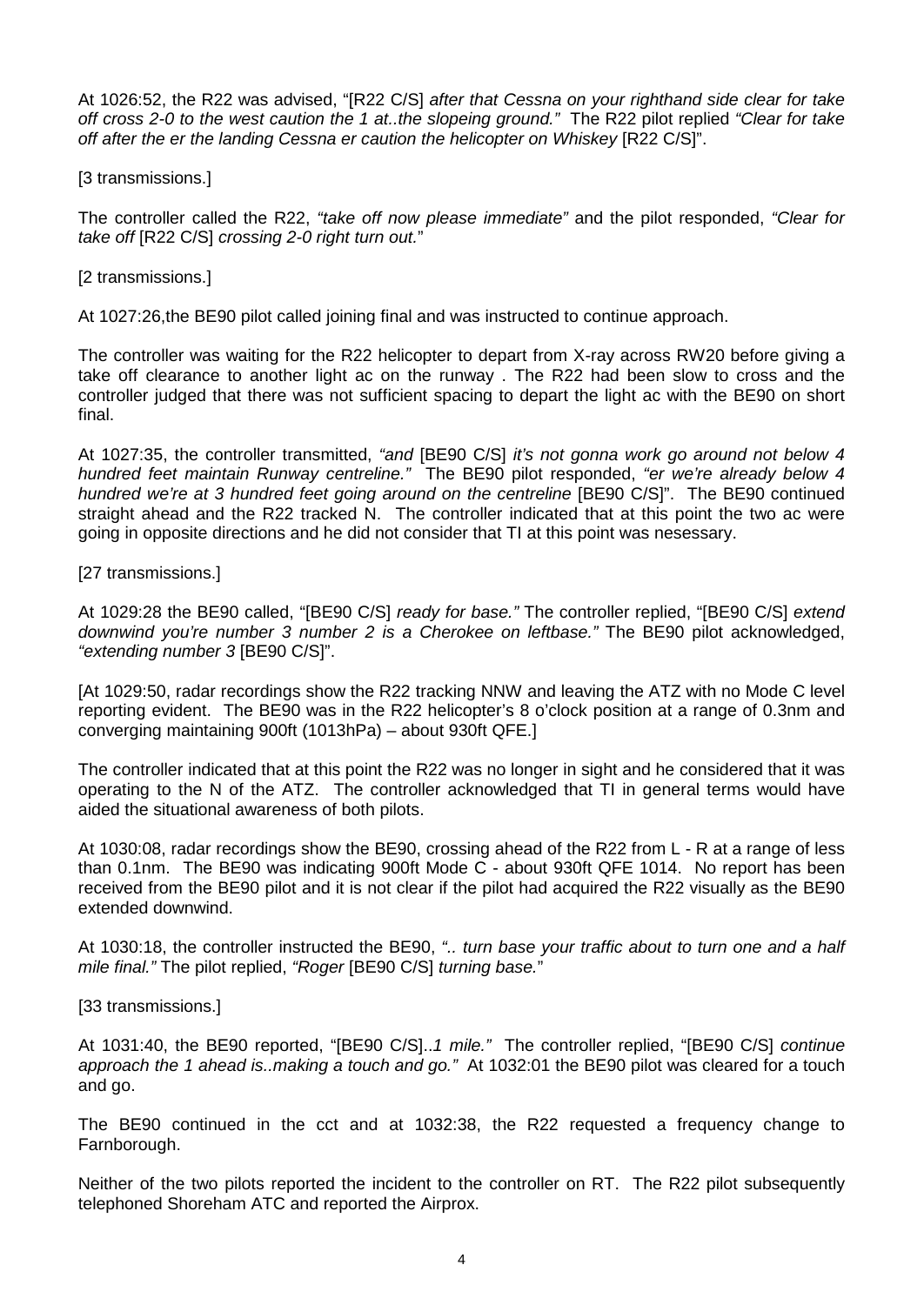The controller stated that traffic levels started as light, increasing to medium and did not consider it was necessary to introduce traffic management measures. The controller agreed that RT recordings showed that traffic levels prior to the Airprox had gradually increased, but believed that TI had not initially been passed because the two ac were departing in opposite directions.

The controller was operating a combined Aerodrome and Approach Control position and commented that he was unable to split the positions because no staff were available.

As a result of this incident and the ATSU's own investigation, the Unit considered that workload was a factor and issued a MATS Pt2, Supplementary Instruction 01/2011, which states:

'This SI is to be read in conjunction with Shoreham MATS 2 and serves to remind all ATS staff of the need to regulate traffic as necessary in order to avoid a traffic overload situation. This may mean for example:

Saying no to circuits or landing circuit traffic. No to IFR training traffic. Holding traffic outside the ATZ, asking them to call in 10 minutes, etc. Limiting the use of runways to ONE only and advising ac requesting other runways of the delay or unavailability of the runway at that time as per MATS Pt 1. Limiting helicopter training if this impacts in a negative way. Reducing the traffic as you need to subject to your experience levels, the weather, events etc.

The traffic situation at Shoreham is highly dynamic and the complexity depends on numerous factors such as weather, the number of students involved, the mix of slow and fast traffic, etc. As such it is not appropriate to lay down a fixed number of ac to be worked at any one time. ATCOs and ATSAs should use their judgement, taking into consideration both present and future situations as far as practicable.'

The Manual of Air Traffic Services (MATS) Part 1, Section 2, Chapter 1, paragraph 2.1, states:

'Aerodrome Control is responsible for issuing information and instructions to ac under its control to achieve a safe, orderly and expeditious flow of air traffic and to assist pilots in preventing collisions between:

a) ac flying in, and in the vicinity of, the ATZ;

b) ac taking-off and landing.'

The controller was operating a complex cct pattern whilst operating a combined aerodrome and approach position. Left and right hand ccts to RW20 were in use. The controller allowed a departure from RW13 and as traffic levels and his workload reached a high level, the controller accepted instrument traffic for an RNAV approach. A parking ac had shut down on the taxiway, which was a distraction and required the oncoming controller to leave the Tower to resolve the issue.

This experienced Shoreham controller believed he was accustomed to handling such levels of traffic. Whilst the controller believed that the workload was only medium, ATSI considered that workload was excessive and a significant factor in the controller's ability to recognise the potential for conflict and the need for pertinent TI. An excessive workload can result in a situation when an overworked controller may: have difficulty in maintaining situational awareness; overlook a developing unsafe situation; make errors of judgement; become confused or be unable to cope with a sudden increase in workload. The traffic levels at Shoreham are affected by weather, seasonal factors, weekends, training and instrument training requirements, runway in use and helicopter operations. Forward planning is essential in identifying busy periods and determining the optimum traffic management measures, rather than reacting to circumstances, when it may be too late.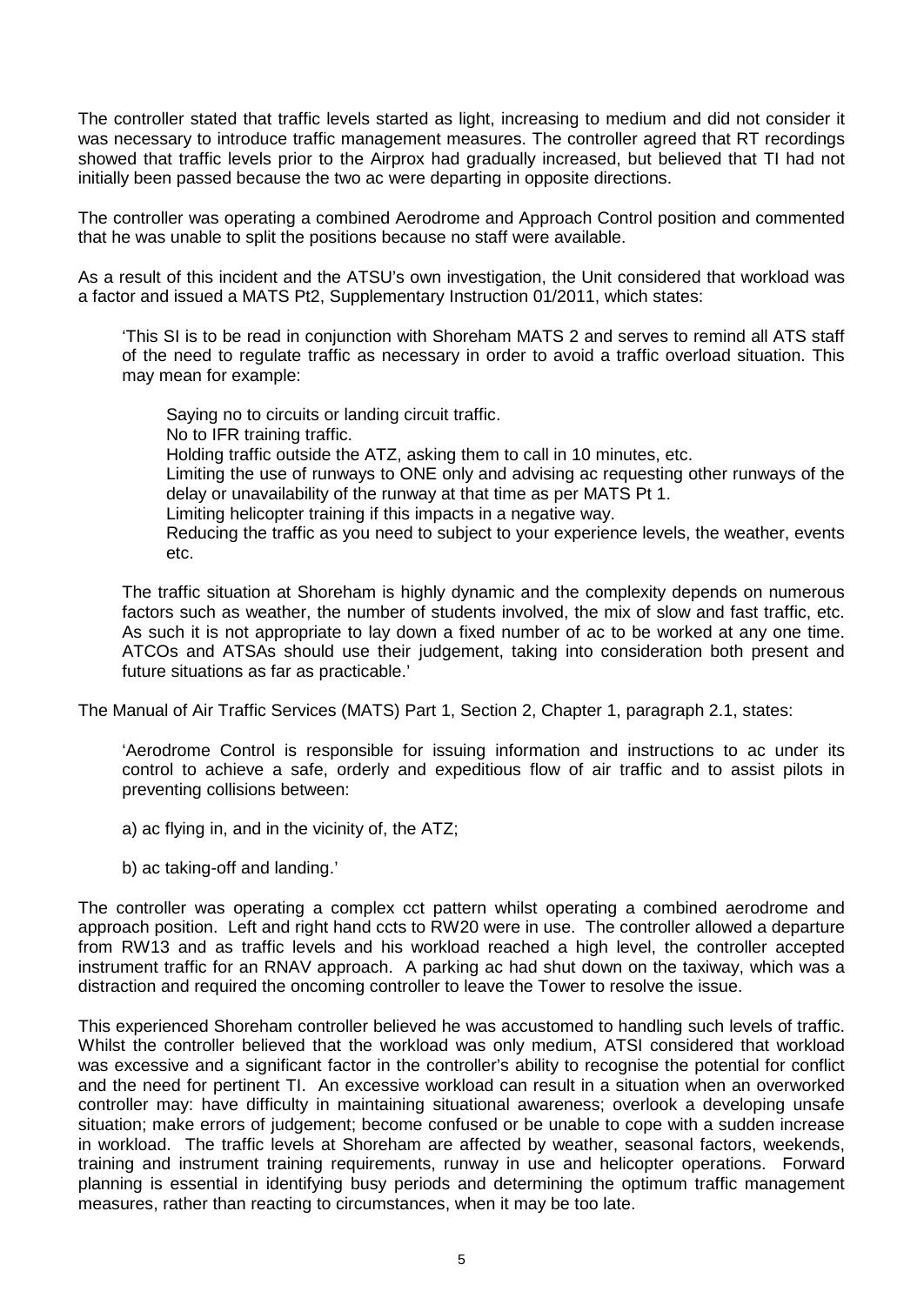Notwithstanding the fact that the controller did not pass TI, both pilots were aware that the cct was busy. It is not clear why the two ac did not acquire a visual sighting of each other. The CAA Safety Sense Leaflet 13a (June 2005), which is based on the ICAO Circular 213-AN 130, states:

'See-and-avoid' is recognised as the main method that a pilot uses to minimise the risk of collision when flying in visual meteorological conditions. 'See-and-avoid' is directly linked with a pilot's skill at looking.'

The Rules of the Air Regulations (2007), Section 4, General Flight Rules, states:

'Avoiding aerial collisions

Rule 8 (1) Notwithstanding that a flight is being made with air traffic control clearance it shall remain the duty of the commander of an ac to take all possible measures to ensure that his ac does not collide with any other ac.

**Converging** 

Rule 9 (3) …when two ac are converging in the air at approximately the same altitude, the ac which has the other on its right shall give way.'

The Shoreham controller's ability to provide an appropriate level of service to the ac under his control was affected by the increased levels of traffic, workload and RT loading. The controller approved multiple runway departures, with two directions of cct pattern on RW20, together with helicopter operations at 600ft. This allowed a complex situation to develop with RT loading reaching saturation levels and resulted in the controller not detecting the potential for conflict. The controller did not pass traffic information to either ac that would have aided the situational awareness of both pilots, in order to assist them in preventing collision whilst operating within, or in the close vicinity of the ATZ.

The following were considered to be contributory factors:

The controller was not aware and did not recognise that traffic levels were increasing to the point when traffic management measures were appropriate.

The two ac were travelling in opposite directions after departure [the R22 to the N and the BE90 executing the go-around on RW20. When the BE90 turned downwind, the R22 helicopter was no longer visual to the controller.

The R22 helicopter had crossed the ATZ boundary to the north and the BE90 pilot was instructed to extend downwind which took the ac outside the ATZ.

Notwithstanding the absence of TI, both pilots were operating in Class G airspace outside the ATZ [but in the vicinity of the ATZ boundary]. The R22 helicopter pilot did not acquire the BE90 ac visually, until they were in close proximity. It is not known if the BE90 pilot sighted the R22 helicopter.

ATSI Recommendations:

a. It is recommended that the ATSU in consultation with SRG, review the levels of staffing and service provision, to ensure that Aerodrome and Approach control services can be provided from separate position when warranted.

b. It is recommended that the ATSU in consultation with SRG, ensure that the controller is suitably apprised of the issues raised by this Airprox.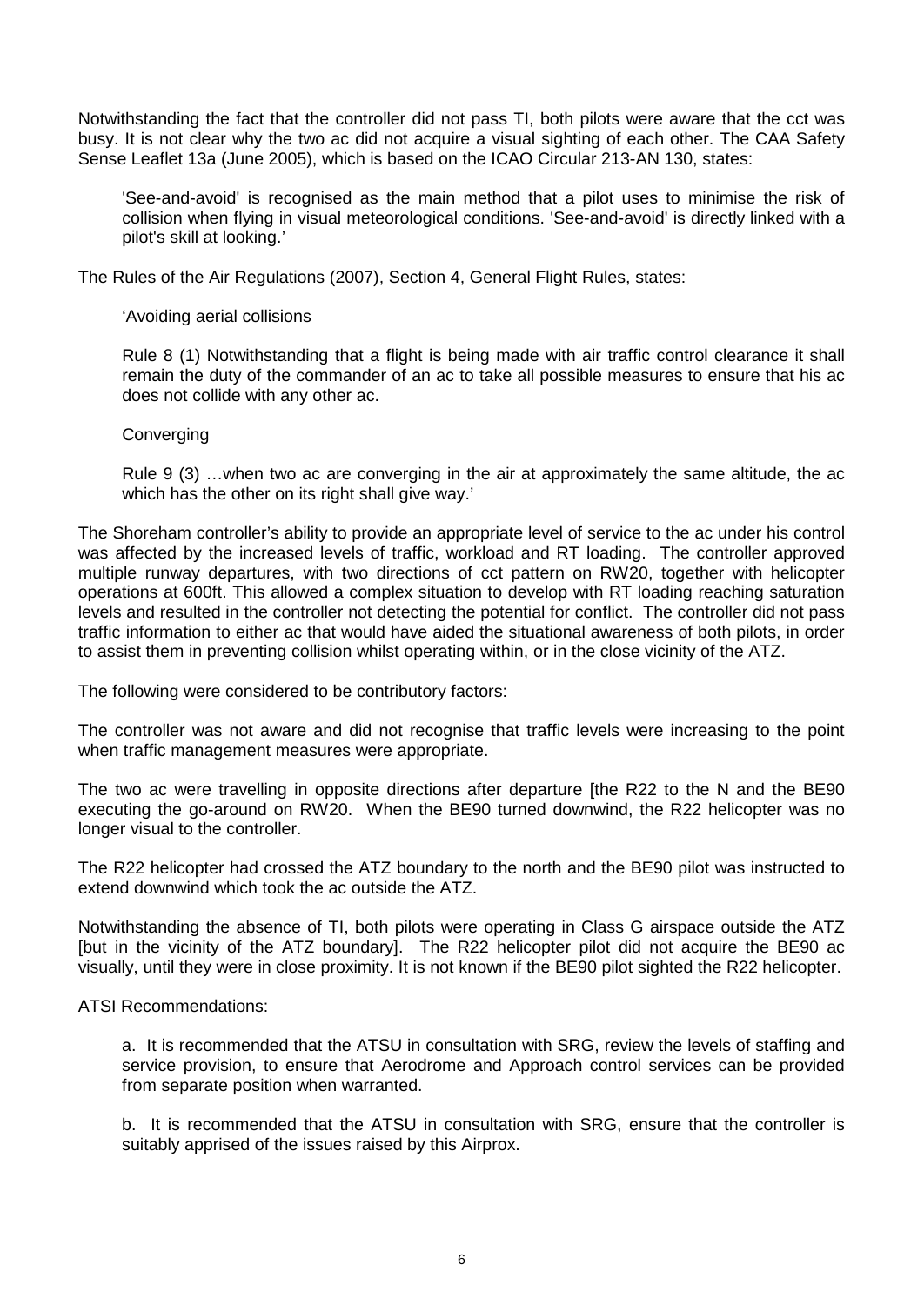c. It is recommended that the ATSU review the guidance for operational staff in predicting, managing and limiting traffic levels, with an emphasis on the human factor effects of overload and highlighting the need for early planning and preventative measures.

d. It is recommended that the ATSU remind controllers of the requirement to pass TI to ac flying in and in the vicinity of the ATZ to achieve a safe, orderly and expeditious flow of air traffic and to assist pilots in preventing collisions.

## **PART B: SUMMARY OF THE BOARD'S DISCUSSIONS**

Information available included reports from the R22 pilot (see Post Meeting Note, below), transcripts of the relevant RT frequencies, radar video recordings, reports from the air traffic controller involved and from the appropriate ATC authority.

The Board discussed the workload experienced by the combined ADC/APP controller and agreed that he was overloaded. Members recognised that the onset of an overload situation can be insidious, once reached it is a difficult situation to resolve singlehanded and it was clear there were no additional personnel available to assist. Although the oncoming controller might have been able to help when he arrived in the VCR, he had been sent to deal with the ac that had shut down on the taxiway adding another distraction to the overloaded ADC who was operating a very complex traffic scenario indeed. The ATSI advisor mentioned the recommendations made to address the staffing levels at Shoreham and that manning levels are being closely scrutinised by CAA SRG, especially the issue of 'splitting' the ADC and APP positions when appropriate. The Board was briefed that the ADC now recognised that traffic management measures should have been implemented to reduce the traffic flow to more manageable proportions and the SI issued by the Unit had illustrated what might be done.

Thus the Board understood the background to this Airprox was one of a large amount of traffic, flying diverse patterns on the aerodrome when the ADC instructed the BE90 to extend downwind in the RH cct as No3 in the sequence and follow another aeroplane in the LH cct. Noting that 'variable' ccts are specified in the AIP, a pilot Member who operates at Shoreham advised that the RH cct to RW20 is very rarely used for fixed-wing ac and therefore the R22 pilot might not have encountered traffic here before. Because the faster BE90 was overhauling his helicopter from directly astern, the R22 pilot would not have been able to see it at all until it was at close quarters above his helicopter. Thus the appearance of the BE90 overhead would have come as a surprise unless the R22 pilot had been paying close attention to the RT and developed his SA from the instructions passed by the ADC to the BE90 pilot; the R22 pilot's account gave no indication at all that he was aware of the other ac from the RT transmissions and Members agreed that, given the rapidity and quantity of RT, it would have been extremely difficult for the R22 pilot to develop an accurate mental air picture and anticipate the appearance of the BE90 above him. Moreover, even if he had detected the ADC's extend downwind instruction to the BE90 pilot, without TI, the R22 pilot had no way of knowing the BE90 pilot would fly outside the ATZ. It was not unreasonable, therefore, that with no prior warning of other ac in the vicinity that the R22 pilot should initiate his climb clear of the ATZ to his transit altitude of 1200ft. However, a warning call, if he could get in on the RT, advising that he was leaving the ATZ and initiating his climb might have been appropriate and prompted the BE90 pilot to look for the R22.

In the absence of an account from the BE90 pilot (see Post Meeting Note), it was not clear to the Board whether he had seen the R22 helicopter before he overtook it some 80-100ft directly below him, the R22 pilot estimated. The Board was aware that the R22 helicopter's small size makes it difficult to see, so tail-on, below the horizon and against the landscape, it would have been very difficult to acquire indeed, especially with no prior warning of its presence. The radar recording reflected that both ac were outside the ATZ, some 2·4nm N of the A/D when the BE90 passed within 0·1nm – 185m – of the R22. It seemed inconceivable that the BE90 pilot would have flown this close if he had seen the small R22 and some pilot Members surmised that he had not seen it, suggesting that the Cause was: in the absence of TI, the BE90 pilot flew too close to the R22 which he may not